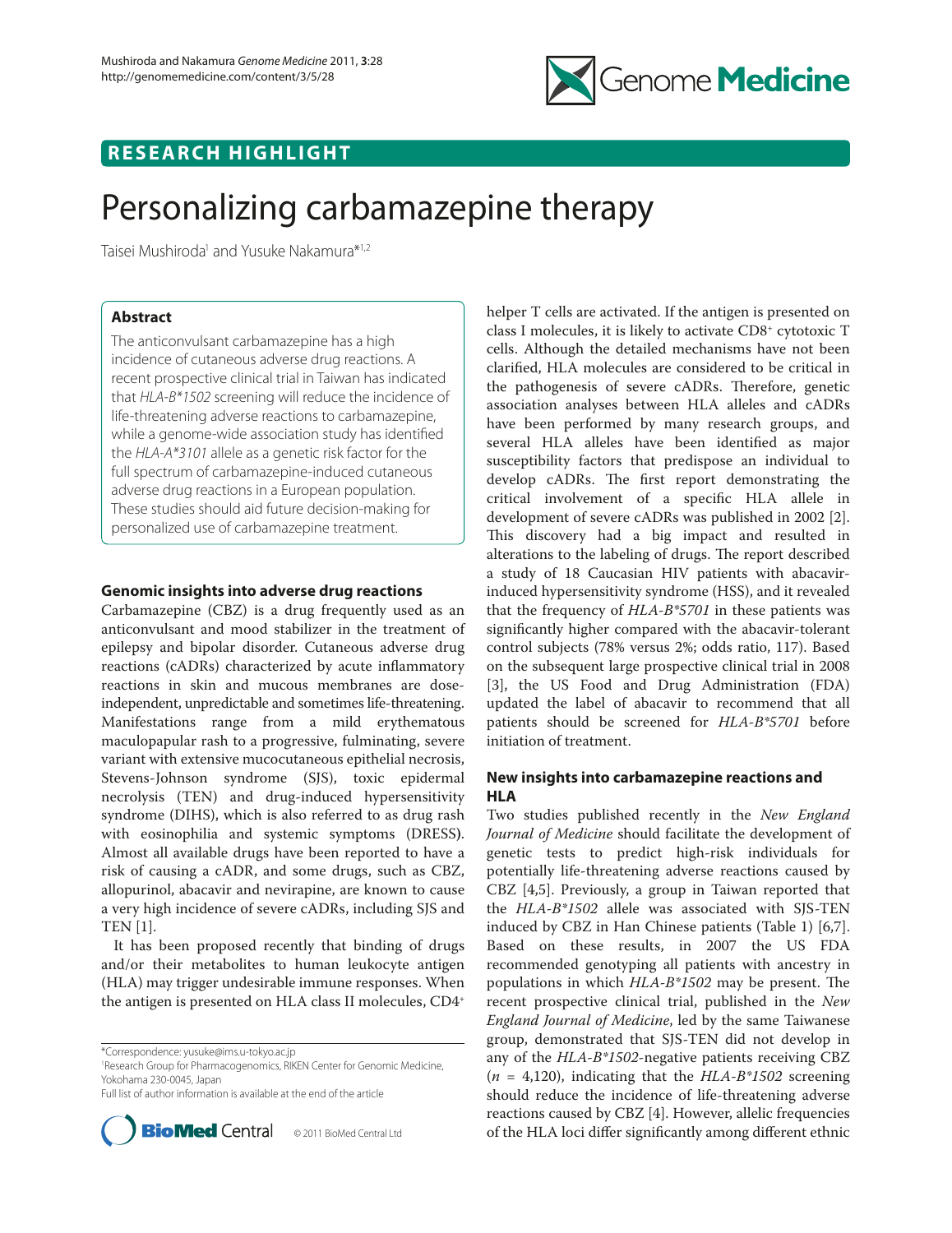| Population            | <b>Target allele</b> | Type of cADR | Selectivity in cases <sup>a</sup> | Odds ratio | Reference                                                                                                                                                                                                                                                                                                                                                                                                                                                                                                        |
|-----------------------|----------------------|--------------|-----------------------------------|------------|------------------------------------------------------------------------------------------------------------------------------------------------------------------------------------------------------------------------------------------------------------------------------------------------------------------------------------------------------------------------------------------------------------------------------------------------------------------------------------------------------------------|
| Han Chinese in Taiwan | HLA-B*1502           | SJS-TEN      | 59/60                             | 1,357      | $[7]$                                                                                                                                                                                                                                                                                                                                                                                                                                                                                                            |
|                       |                      | <b>HSS</b>   | 0/13                              | -          | $[7]$                                                                                                                                                                                                                                                                                                                                                                                                                                                                                                            |
|                       |                      | <b>MPE</b>   | 1/18                              |            | $[7]$                                                                                                                                                                                                                                                                                                                                                                                                                                                                                                            |
|                       | HLA-A*3101           | SJS-TEN      | 1/60                              |            | $[7]$                                                                                                                                                                                                                                                                                                                                                                                                                                                                                                            |
|                       |                      | <b>HSS</b>   | 2/13                              |            |                                                                                                                                                                                                                                                                                                                                                                                                                                                                                                                  |
|                       |                      | <b>MPE</b>   | 6/18                              | 17.5       |                                                                                                                                                                                                                                                                                                                                                                                                                                                                                                                  |
| Japanese              | HLA-A*3101           | SJS-TEN      | 5/6                               | 33.9       |                                                                                                                                                                                                                                                                                                                                                                                                                                                                                                                  |
|                       |                      | <b>DIHS</b>  | 21/36                             | 9.5        | $[9]$                                                                                                                                                                                                                                                                                                                                                                                                                                                                                                            |
|                       |                      | Other        | 19/35                             | 8.0        | $[9] % \begin{center} % \includegraphics[width=\linewidth]{imagesSupplemental_3.png} % \end{center} % \caption { % Our method is used for the method. % Note that the \emph{DefNet}~\cite{bib66}~(4) and the \emph{DefNet}~\cite{bib66}~(4) are used for the \emph{DefNet}~\cite{bib66}~(4) and the \emph{DefNet}~\cite{bib66}~(4) are used for the \emph{DefNet}~\cite{bib66}~(4) and the \emph{DefNet}~\cite{bib66}~(4) are used for the \emph{DefNet}~\cite{bib66}~(4) and the \emph{DefNet}~\cite{bib66}~(4$ |
| European              | HLA-A*3101           | SJS-TEN      | 5/12                              | 25.93      | $[5]$                                                                                                                                                                                                                                                                                                                                                                                                                                                                                                            |
|                       |                      | <b>HSS</b>   | 10/27                             | 12.41      | $[5]$                                                                                                                                                                                                                                                                                                                                                                                                                                                                                                            |
|                       |                      | <b>MPE</b>   | 23/106                            | 8.33       | $[5]$                                                                                                                                                                                                                                                                                                                                                                                                                                                                                                            |
| Thai                  | HLA-B*1502           | SJS-TEN      | 37/42                             | 54.76      | $[10]$                                                                                                                                                                                                                                                                                                                                                                                                                                                                                                           |
| Malaysian             | HLA-B*1502           | SJS-TEN      | 12/16                             | 16.15      | [11]                                                                                                                                                                                                                                                                                                                                                                                                                                                                                                             |

**Table 1. HLA alleles associated with carbamazepine-induced cutaneous adverse drug reactions**

a Number of patients with the target allele/number of patients with type of cADR. cADR, cutaneous adverse drug reaction; DIHS, drug-induced hypersensitivity syndrome; HLA, human leukocyte antigen; HSS, hypersensitivity syndrome; MPE, maculopapular exanthema; SJS, Stevens-Johnson syndrome; TEN, toxic epidermal necrolysis.

groups. For example, the *HLA-B\*1502* allele is present at high frequencies in Southeast Asians, such as the Han Chinese in Taiwan (5.9%) and people from Thailand (8.5%), but it is less than 0.1% in Japanese and Caucasian populations [8], although the incidence of CBZ-induced cADRs is also relatively high in these populations. Thus, *HLA-B\*1502* is unlikely to be a good genetic predictor for the CBZ-induced cADRs in Japanese and Caucasian populations.

The second study was a multicenter study led by teams from the UK and Ireland, and it used a genome-wide association study (GWAS) approach. The study showed that the *HLA-A\*3101* allele was associated with CBZinduced cADRs, including SJS-TEN [5]. It demonstrated that a SNP showing a significant association had previously been shown to be a proxy for the *HLA-A\*3101* allele in subjects of European descent. The subsequent HLA analysis revealed that *HLA-A\*3101* was a risk factor for the HSS (odds ratio, 12.41), maculopapular exanthema (MPE; odds ratio, 8.33) and SJS-TEN (odds ratio, 25.93), suggesting that the *HLA-A\*3101* allele is an important predictor of the 'full spectrum' of CBZinduced cADRs (Table 1). The authors concluded that it may be possible to reduce the incidence of CBZ-induced cADRs from 5% to 3.8% by using genetic diagnosis to exclude patients with the *HLA-A\*3101* allele from CBZ treatment.

### **Implications for future research and treatment**

Previously, and also using a GWAS, we reported that *HLA-A\*3101* allele was a genetic risk factor for the full spectrum of CBZ-induced cADRs, including SJS-TEN

and DIHS/DRESS, in a Japanese population (Table 1) [9]. In addition, this allele has been shown to be associated with CBZ-induced MPE in subjects of Han Chinese ancestry (Table 1) [7]. *HLA-A* belongs to the HLA class I heavy chain paralogs that play a central role in the immune system by presenting peptides derived from the endoplasmic reticulum lumen. It is considered that the association of the HLA allele with CBZ-induced cADRs should reflect variations in antigen-binding affinities of HLA-A that might affect the immune response in the pathogenesis of the cADRs. Patients will greatly benefit from *HLA-A\*3101* genotyping to predict the risk of CBZinduced cADRs because there are several alternative drugs to CBZ for treatment of epilepsy; these drugs include valproic acid, gabapentin, levetiracetam, and topiramate, which induce cADRs with lower prevalence compared with CBZ. Although the efficacy of these alternative drugs might be inferior to CBZ for treating epilepsy, the prevention of CBZ-induced cADRs, which are sometimes life-threatening, is more important for patients. Thus, these findings should provide useful information for improving the personalized CBZ treatment of epilepsy.

Interestingly, the Taiwanese study revealed that MPE and HSS did not show a significant association with *HLA-B\*1502* (with only one positive subject out of thirtyone patients), while the *HLA-A\*3101* allele was observed in only one of sixty patients with SJS-TEN [7], suggesting that the pathogenesis might be different between SJS-TEN and other cADRs, such as MPE. However, the full spectrum of CBZ-induced cADRs, including SJS-TEN, was associated with the *HLA-A\*3101* allele in Japanese